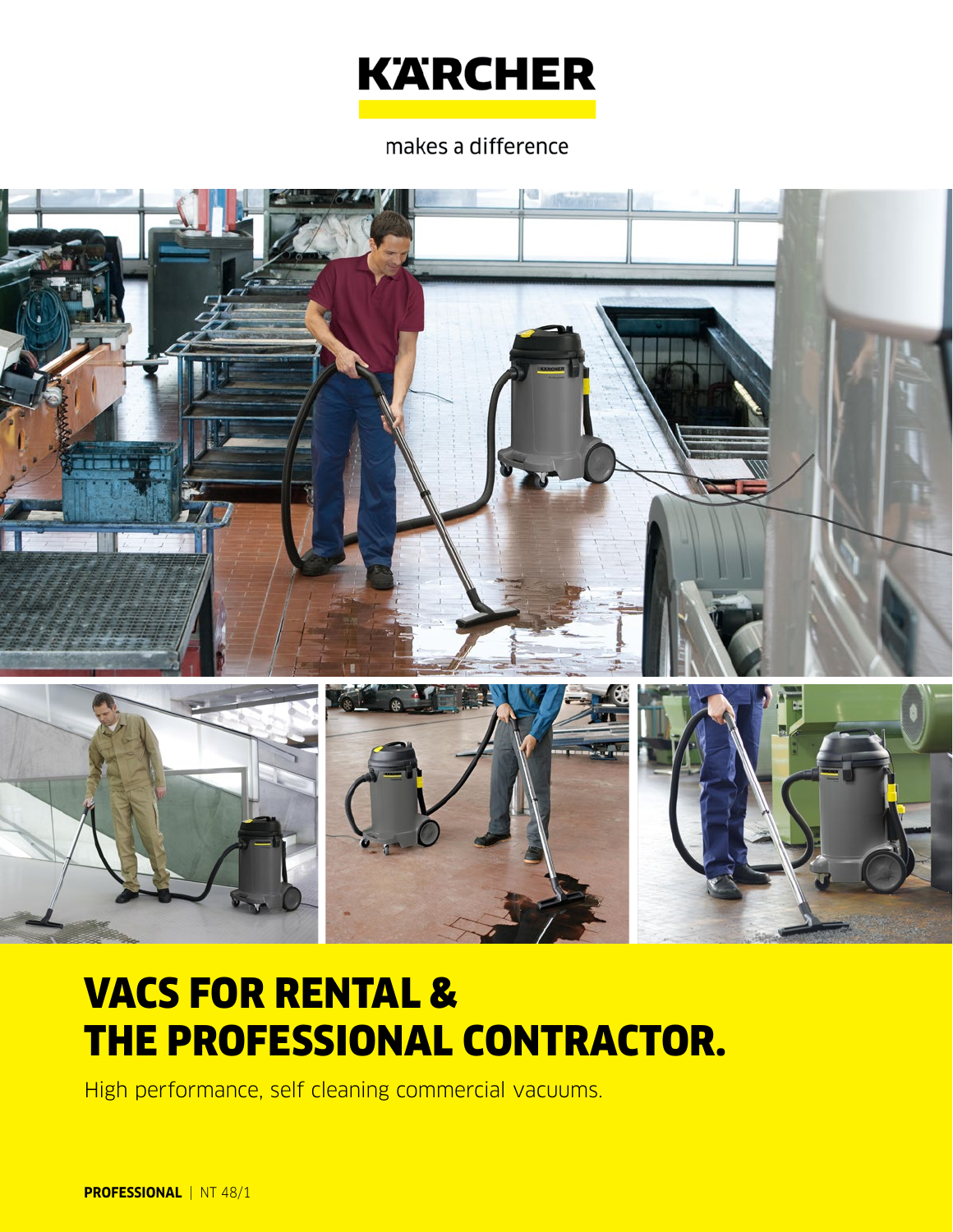### **Standard class – high suction.**

These standard class wet and dry vacuum cleaners are ideal for wet and dry vacuuming of small areas with powerful suction performance. Robust, affordable and versatile, they effortlessly pick up dirt and liquid and are ideal for contract cleaners and for use in the automotive industry.





#### **<sup>1</sup> Container draining**

 An easily accessible drain hose enables convenient and safe container emptying.



**Accessories can be stored at the back of the container.** 

**<sup>3</sup> Electronic Tank level monitor**